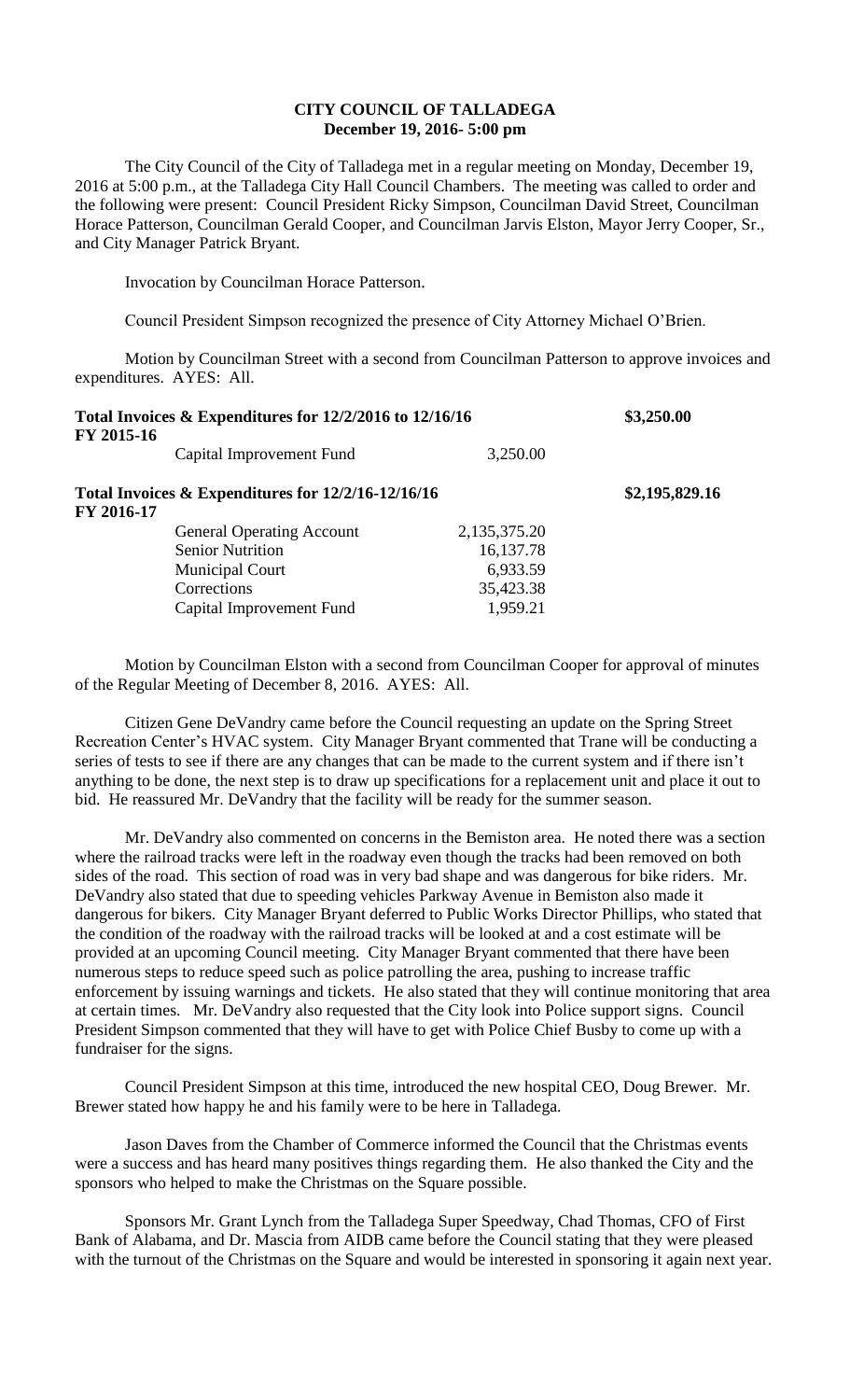Motion by Councilman Patterson with a second from Councilman Street to make the Christmas on the Square an annual event and direct City Manager Bryant to provide a financial proposal and overview for this event. Roll Call. AYES: All.

It was also requested that the City Manager send letters of commendation to all the staff who worked the Christmas on the Square.

Motion by Councilman Patterson with a second from Councilman Cooper for the approval of an alcohol license 050 Retail Beer (Off premises) and 070 Retail Table Wine (Off Premises) for Fred's Store 3075 located at 65364 AL Highway 77. Roll Call. AYES: All.

Motion by Councilman Street with a second from Councilman Patterson for the approval of an alcohol license 050 Retail Beer (Off premises) and 070 Retail Table Wine (Off premises) for FIN Food Mart located at 823 E. Battle St. Roll Call. AYES: All.

The Historic Preservation Commission's Annual report was presented by Chairperson Nancy Lutchendorf.

Council President Simpson deferred to City Manager Bryant concerning Resolution #1492 and its impact on City Board and Commission appointments. City Manager Bryant stated that advertisements were made for vacant City boards and some of the applications received were ineligible based on Resolution 1492 which limits those who serve to no more than 3 consecutive terms. If it is decided to uphold the Resolution, those applicants would remain ineligible. The only way to become eligible would be to rescind Resolution 1492. There was some discussion upon this matter and it was decided that this matter would be referred to the City Manager and City Attorney and be presented at the next Council meeting.

Director Cathy Fuller presented to the Council the Water and Sewer Department Capital Improvement Projects. It was stated that there was a total of 23 projects divided into three sections. Seventeen projects will be funded by monies in the Capital Improvement Fund with two of them nearly completed and the other 15 will begin in January. The next five projects will be funded by the Bond proceeds and the final project will be funded by the money received by the Talladega County 2 Cent Sales Tax.

**Ordinance No. 1822** approving an amendment to the budget for Fiscal Year 2017.

Motion by Councilman Patterson with a second from Councilman Street for the immediate consideration of Ordinance No. 1822. Roll Call. AYES: All.

Motion by Councilman Patterson with a second from Councilman Elston for the reading of the heading only. Roll Call. AYES: All.

AN ORDINANCE AMENDING THE OFFICIAL ANNUAL BUDGET FOR THE CITY OF TALLADEGA, ALABAMA, (ADOPTED SEPTEMBER 12, 2016, ORDINANCE NO. 1816) FOR THE FISCAL YEAR BEGINNING 1 OCTOBER 2016 AND ENDING 30 SEPTEMBER 2017

Motion by Councilman Patterson with a second from Councilman Street for the adoption of Ordinance No. 1822. Roll Call. AYES: All.

**Resolution #4057** approving the acceptance of a donation from Allen Oil Company to construct an asphalted traffic calming device along Cherry Street.

Motion by Councilman Street with a second from Councilman Patterson for the approval of Resolution #4057. Roll Call. AYES: Council President Simpson, Councilman Patterson, Councilman Street, Councilman Cooper ABSTAIN: Councilman Elston

**Resolution #4058** approving an agreement with Alabama Department of Transportation for two bridges replacements on Coosa Street and West Street over Isbell Branch.

Motion by Councilman Street with a second from Councilman Patterson for the approval of Resolution #4058. Roll Call. AYES: All.

**Resolution #4059** approving an agreement with Alabama Department of Transportation for a bridge replacement on Isbell Circle over Town Creek.